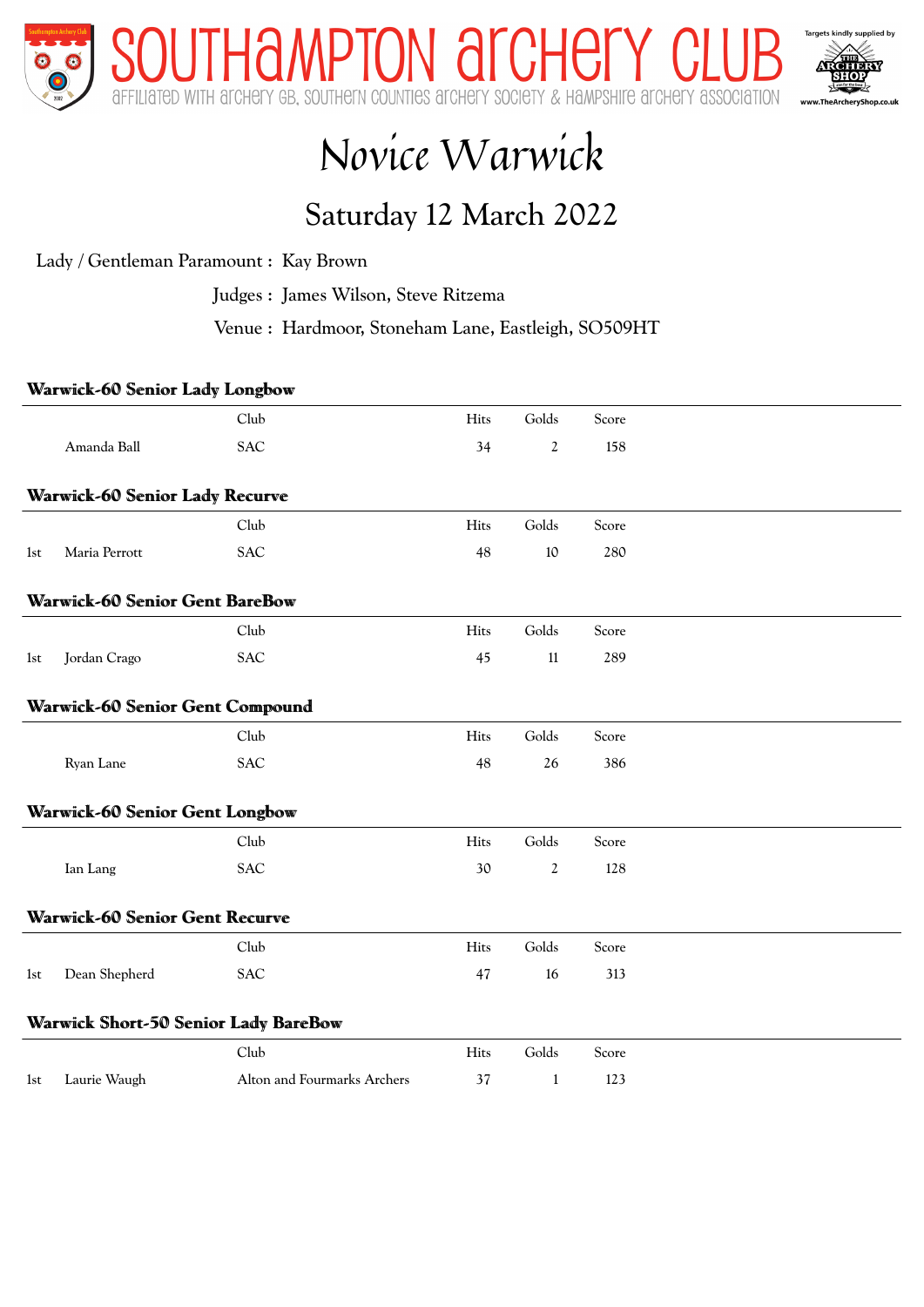



|                 |                                           | <b>Warwick Short-50 Senior Lady Recurve</b>  |             |               |               |  |
|-----------------|-------------------------------------------|----------------------------------------------|-------------|---------------|---------------|--|
|                 |                                           | Club                                         | Hits        | Golds         | Score         |  |
| 1st             | Jen Salt                                  | Alton and Fourmarks Archers                  | 44          | $\mathfrak s$ | 244           |  |
|                 |                                           | <b>Warwick Short-50 Senior Gent BareBow</b>  |             |               |               |  |
|                 |                                           | Club                                         | Hits        | Golds         | Score         |  |
| 1st             | Jack Walker                               | <b>SAC</b>                                   | 44          | 9             | 284           |  |
|                 |                                           | <b>Warwick Short-50 Senior Gent Recurve</b>  |             |               |               |  |
|                 |                                           | Club                                         | Hits        | Golds         | Score         |  |
| 1st             | Phillip North                             | <b>SAC</b>                                   | 47          | 12            | 298           |  |
| 2 <sub>nd</sub> | David Pratt                               | <b>SAC</b>                                   | 45          | 11            | 283           |  |
|                 | <b>Warwick Junior-40 U16 Gent Recurve</b> |                                              |             |               |               |  |
|                 |                                           | Club                                         | Hits        | Golds         | Score         |  |
| 1st             | Joshua Baker                              | <b>SAC</b>                                   | 33          | 13            | 268           |  |
|                 |                                           | <b>Warwick Junior-40 Senior Lady BareBow</b> |             |               |               |  |
|                 |                                           | Club                                         | Hits        | Golds         | Score         |  |
|                 | Caroline Layton                           | <b>SAC</b>                                   | $\mathbf 0$ | $\mathbf 0$   | $\mathcal{O}$ |  |
|                 |                                           | <b>Warwick Junior-40 Senior Lady Recurve</b> |             |               |               |  |
|                 |                                           | Club                                         | Hits        | Golds         | Score         |  |
|                 | DNS Lucy McDonald                         | <b>SAC</b>                                   | $\mathbf 0$ | $\mathbb O$   | 0             |  |
|                 |                                           | <b>Warwick Junior-40 Senior Gent BareBow</b> |             |               |               |  |
|                 |                                           | Club                                         | Hits        | Golds         | Score         |  |
|                 | Priyesh Patel                             | <b>SAC</b>                                   | 48          | 25            | 380           |  |
|                 |                                           | <b>Warwick Junior-40 Senior Gent Recurve</b> |             |               |               |  |
|                 |                                           | Club                                         | Hits        | Golds         | Score         |  |
| 1st             | Ian Linter                                | <b>SAC</b>                                   | 47          | $\,$ 8 $\,$   | 299           |  |